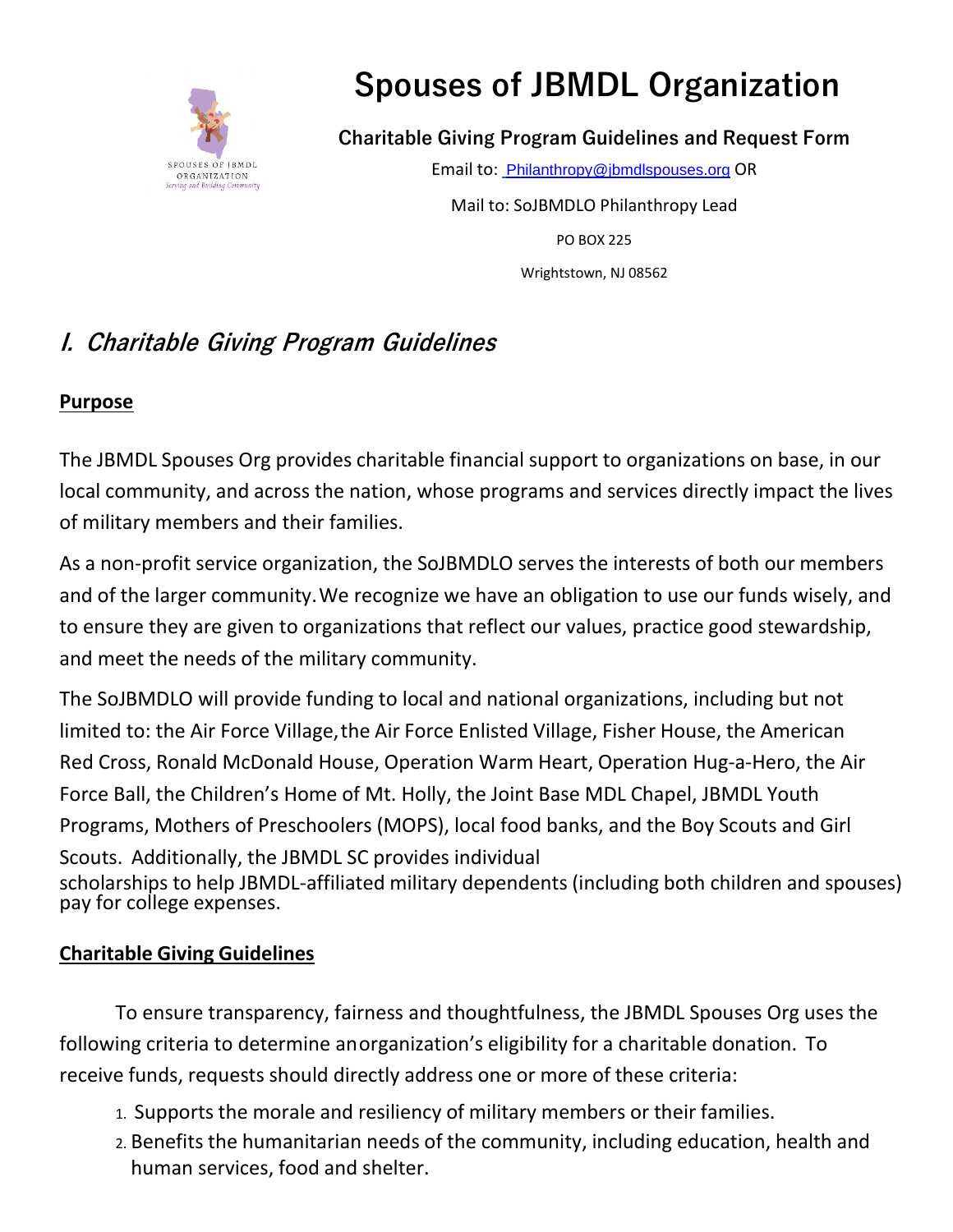- 3. Promotes safety, physical and emotional wellness, and community responsibility.
- 4. Provides opportunities for educational advancement.
- 5. Assists with relief of the poor, distressed, and underprivileged.

In making funding decisions, the SoJBMDLO gives priority to those organizations whose:

- Primary activities include the support of military members and their families
- Programs have proximity to JBMDL and/or directly impact our installation and military community.
- Financial resources are spent primarily on direct provisions of goods or services.
- Activities are relevant to our members and their families.
- Requests impact many people, not just one or a few individuals.

In return for the JBMDL Spouses Org's charitable donation, we ask that organizations consider:

- Acknowledging receipt and use of the donated funds by sending a thank you note to the address listed above.
- Publicly acknowledging (ex. signage, sponsorship listing in event program, etc..) JBMDL Spouses Org as a sponsor.
- Sending photographs of the event for which the donation was given.

#### **Eligibility and Limitations**

- The SoJBMDLO charitable contributions may include monetary donations and/or payment for material goods. Wheneverpossible, donations are made payable to organizations, not to individuals. The SoJBMDLO does not provide funding for goods or services that could be obtained using appropriated funds. The SoJBMDLO does not use charitable funds to reimburse completed expenditures.
- The JBMDL Charitable contributions may not be used to fund normal operating expenses of any organization, including items such as salaries, overhead or advertising.
- The JBMDL does not provide funding to political organizations and is cautious in its support of religious organizations. Funds provided to religious organizations should benefit the broader community, not solely organization members or those who profess sectarian beliefs. Funds may not be used to purchase religious materials or to support activities of a religious organization'scongregation.
- Funds donated by the SoJBMDLO are to be used for the sole purpose for which they were requested and my not be used tofund other needs not identified in the original request. Should the donated funds exceed the requestor's original stated need, TheSoJBMDLO asks that the monies be returned as soon as possible to the SoJBMDLO so that they may help fund other charitable requests.

#### **How to Apply**

You submit a donation request online from our website at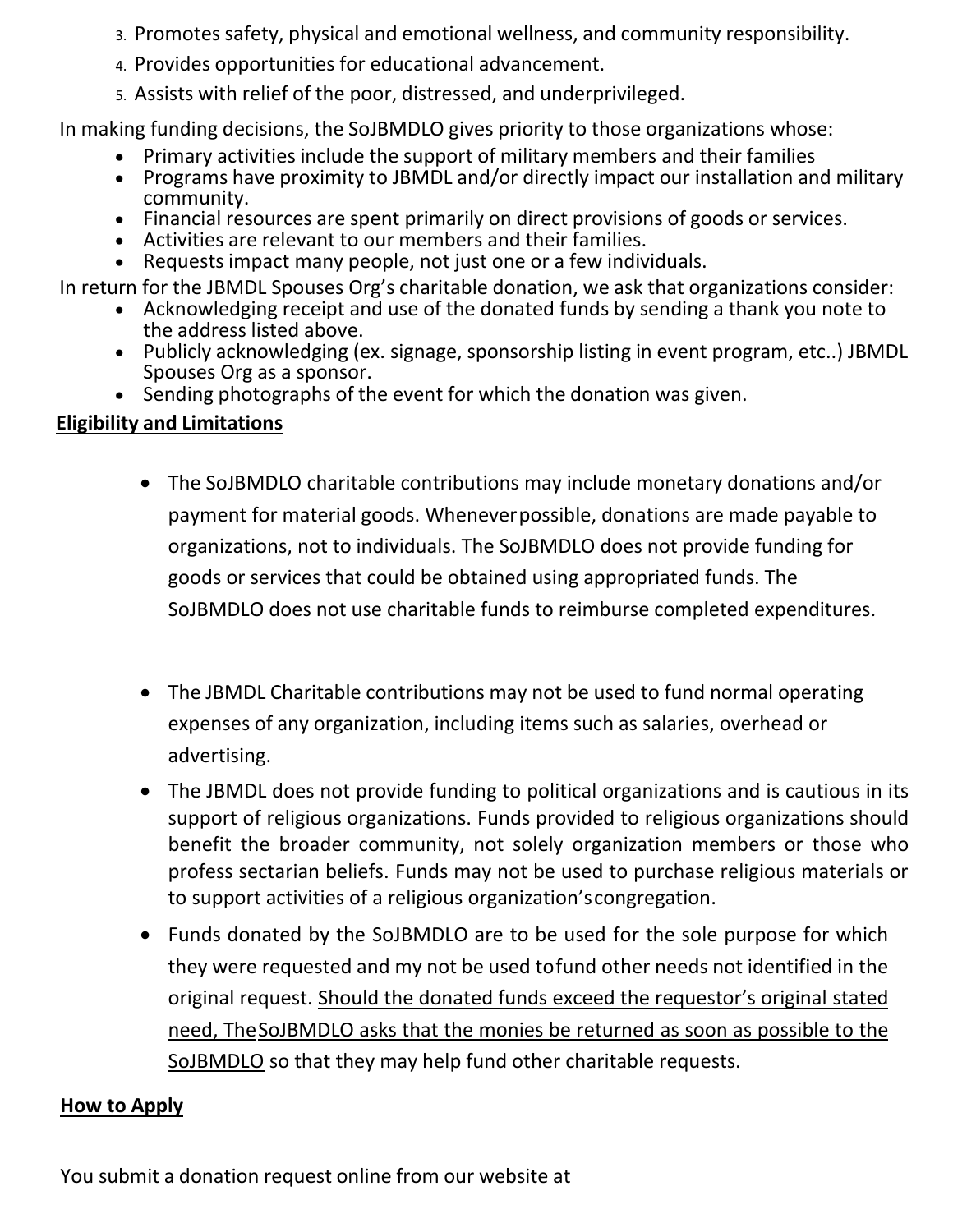[http://www.jbmdlspouses.org/welfare.html](http://www.jbmdlspouses.org/Charitable_Donations.html) or you may submit a formal written application of no more than 3 pages, which includes the following information:

- a. Name of project, event, or charity
- B. Overview of your organization's goals and accomplishments
- C. Primary goal(s) of project, event, or charity
- D. Detailed description of project, event or intended use of funds

E. Description of the target population and estimated number of people served, including the proportion who are militarymembers, dependents, or retirees

f. Date of activity and/or date funds are needed

g. Dollar amount requested. Although we recognize it can be challenging to determine how much funding to request,open-ended appeals make our deliberation process inefficient and unfair. If you are concerned about the amount you plan to request or have other questions, please email the Welfare Chair (mdlscwelfare@gmail.com) to discuss your

situation and get clarification before submitting your application. However large or small, your request should accuratelyreflect your need.

- h. An itemized description of how your organization will spend requested funds.
- i. A description of any additional fundraising conducted, or donations received and/or requested from other sources.
- J. Name of organization to whom the check should be written.

K. Point of contact for funds, including name, title, address, phone number and email address.

Please ensure your request includes all items and identify each section using the lettered heading provided in the bullet list above. Incomplete applications will not be considered for funding.

Mail your completed application letter and any

additional materials to: Spouses of JBMDL Org Philanthropy Lead PO Box 225

Wrightstown, NJ 08652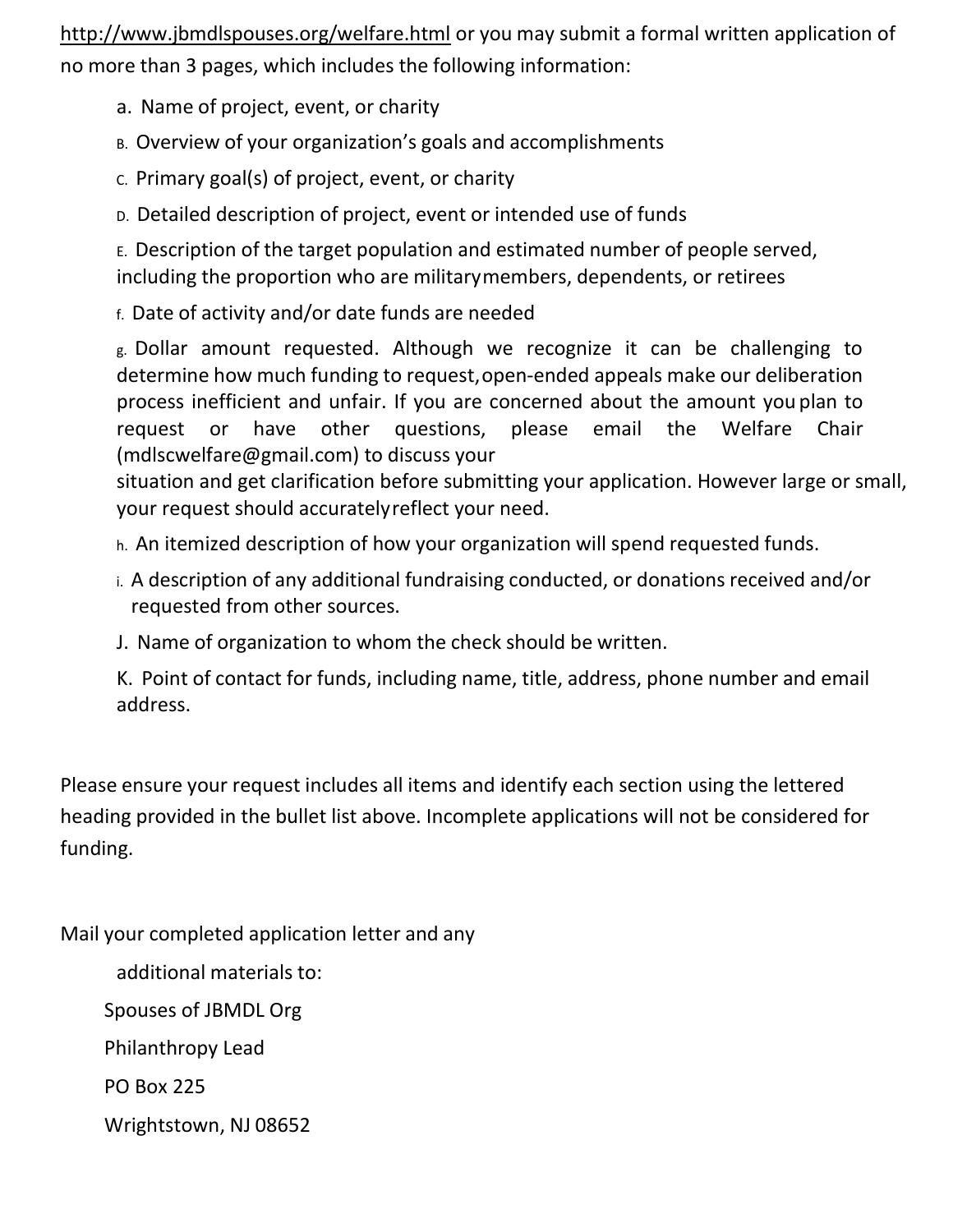#### **Timing**

Proposals from qualifying organizations are accepted throughout the year and are considered in the order they are received. Ourannual budget cycle follows an academic calendar year from September through June, and it is helpful if we receive your request early in the fiscal year.

The decision-making process requests several steps and usually takes 4-6 weeks to complete. Requests for funds over \$1,000 must be submitted by April 30th. All requests for June through September activities must be submitted by April 30th. Any requisite submitted after April 30th may take up to 2-3 months to complete. Requestors should clearly state if their request is urgent, and the SoJBMDLO Philanthropy Lead will make reasonable attempts to expedite your request.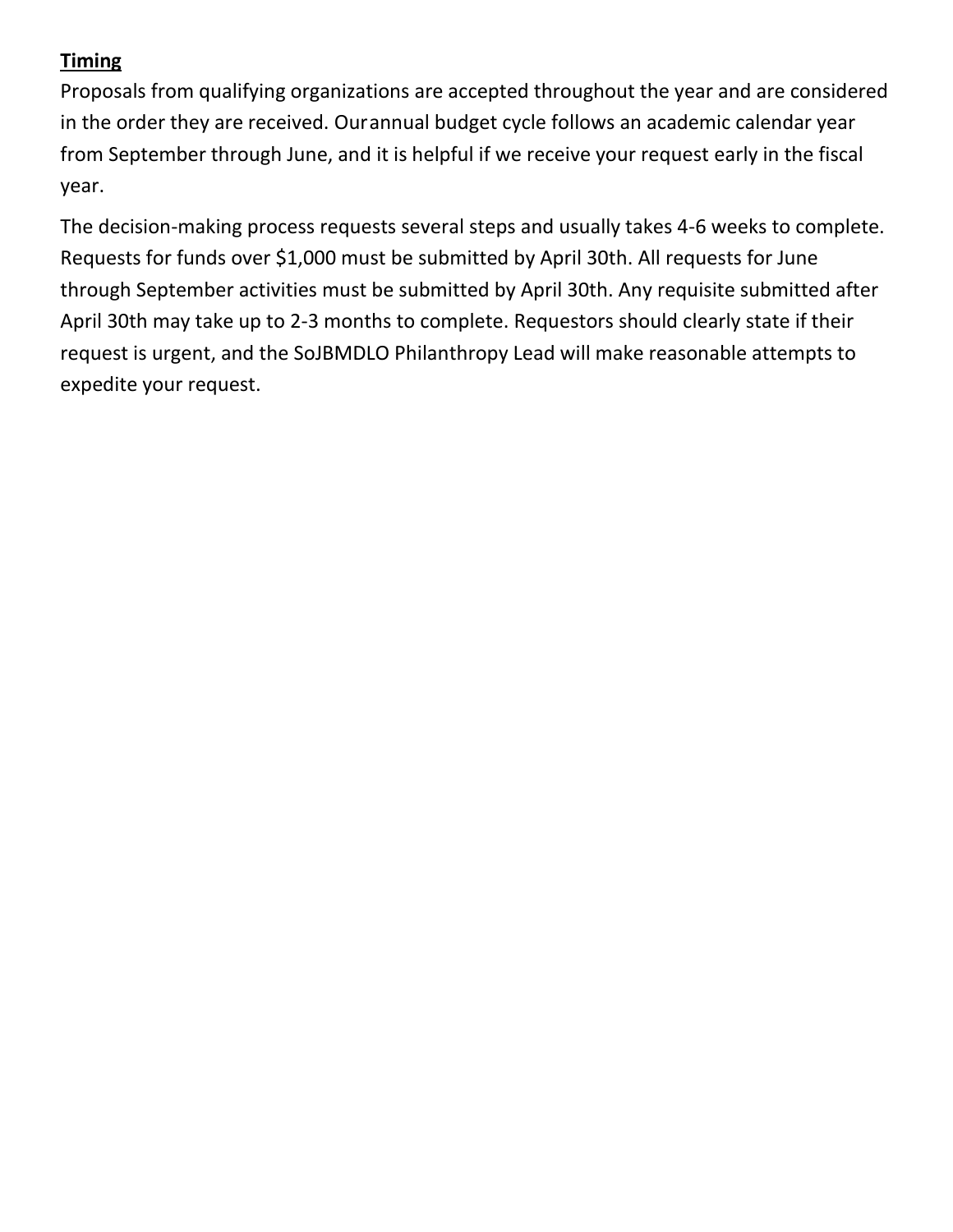## **II. Request**

**Form**

## **Basic Informatio**

Name of Organizati POC (Name and Ti Phone Number:

Overview of goals accomplishment of your organization.

| Email Address: |  |
|----------------|--|
|                |  |
|                |  |
|                |  |
|                |  |
|                |  |

#### **Event Details**

Project / Event:

Date of Event:

Detailed description of project, event, or intended use of funds.

Description of target population.

Estimated number of people served (including the proportion who are military members, dependents, or retirees).

|     | Amount Requested: \$ |  |  |  |  |  |
|-----|----------------------|--|--|--|--|--|
|     |                      |  |  |  |  |  |
|     |                      |  |  |  |  |  |
|     |                      |  |  |  |  |  |
|     |                      |  |  |  |  |  |
|     |                      |  |  |  |  |  |
|     |                      |  |  |  |  |  |
|     |                      |  |  |  |  |  |
|     |                      |  |  |  |  |  |
|     |                      |  |  |  |  |  |
|     |                      |  |  |  |  |  |
|     |                      |  |  |  |  |  |
|     |                      |  |  |  |  |  |
| ıg  |                      |  |  |  |  |  |
|     |                      |  |  |  |  |  |
| ;). |                      |  |  |  |  |  |
|     |                      |  |  |  |  |  |
|     |                      |  |  |  |  |  |
|     |                      |  |  |  |  |  |

Date: